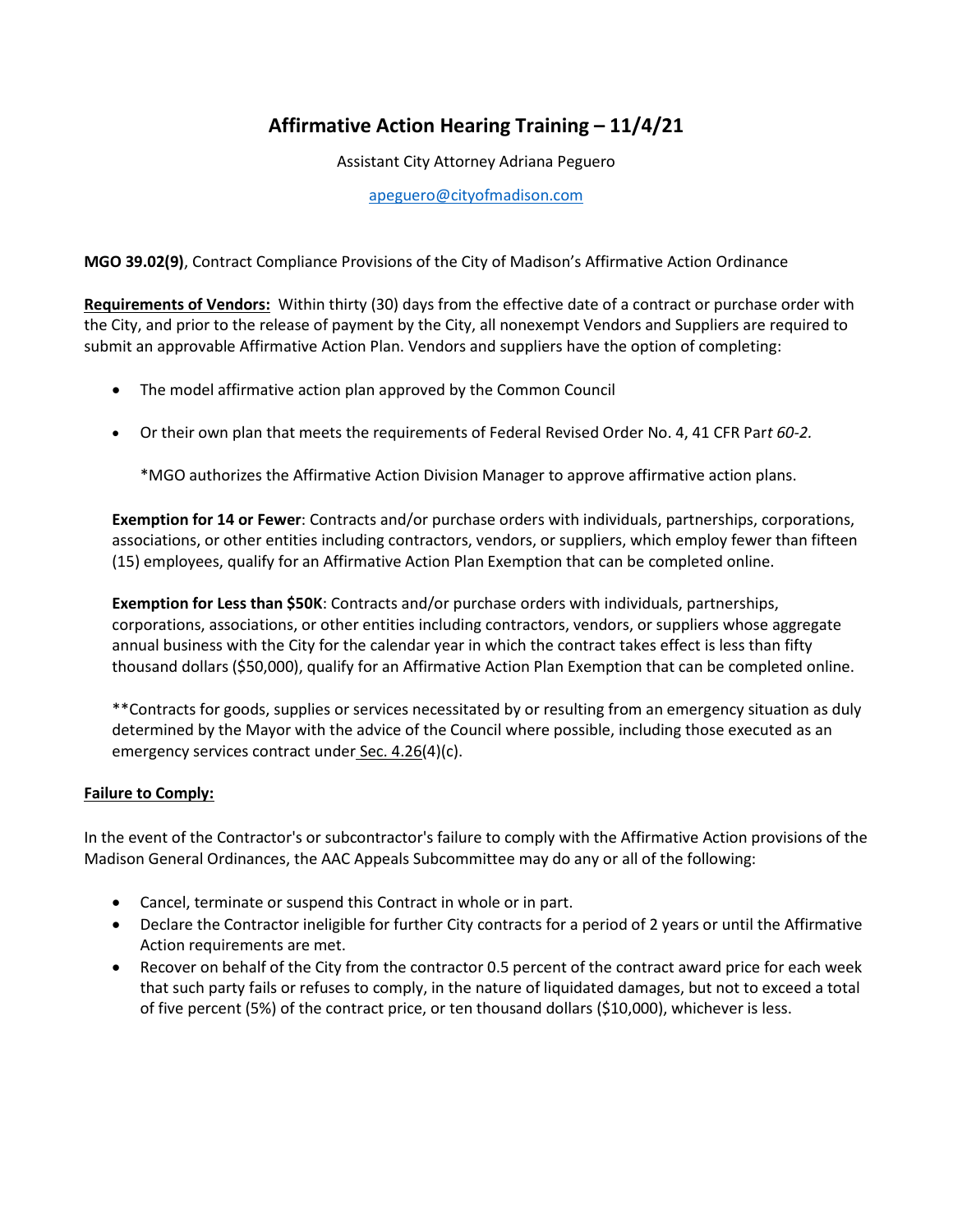#### **Hearing Procedure**

- 1) AA Appeals Subcommittee Hearings are considered Quasi-Judicial hearings similar to a trial, but less formal.
- 2) The Chair of the AAC Appeals Subcommittee shall conduct the hearing.
- 3) The parties may be represented by an attorney, but there is no requirement that they are.
- 4) Witnesses shall be sworn in by the Chair and testify under oath.
- 5) Affirmative Action Division, (represented by ACA Jason Donker) has the burden of proof and will present

their case first – this may include testimony of witnesses and the presentation of exhibits as evidence.

#### a. **Witnesses**

i. Shall be sworn in and testify under oath.

Oath: "Do you affirm that your testimony will be the truth, the whole truth, and nothing but the truth?"

Response should be an audible "yes".

- ii. Shall be asked by the Chair to state their name for the record.
- iii. May testify in a narrative format, or by more formal question/answer format with their attorney/other representative of the contractor.

## b. **Evidence**

- i. Shall be moved by the presenting party into the record.
- ii. The Chair shall ask the opposing party if there are any objections to the admission of the evidence.
- iii. The Chair shall determine whether evidence is to be admitted. If so, it shall become a part of the hearing record.
- iv. Wis. Stat. 227.45 shall govern the admission of evidence:

## **227.45 Evidence and official notice.** In contested cases:

[227.45\(1\)](https://docs.legis.wisconsin.gov/document/statutes/227.45(1)) **(1)** Except as provided in s[. 901.05,](https://docs.legis.wisconsin.gov/document/statutes/901.05) an agency or hearing examiner shall not be bound by common law or statutory rules of evidence. The agency or hearing examiner shall admit all testimony having reasonable probative value, but shall exclude immaterial, irrelevant or unduly repetitious testimony or evidence that is inadmissible under s[. 901.05.](https://docs.legis.wisconsin.gov/document/statutes/901.05) The agency or hearing examiner shall give effect to the rules of privilege recognized by law. Basic principles of relevancy, materiality and probative